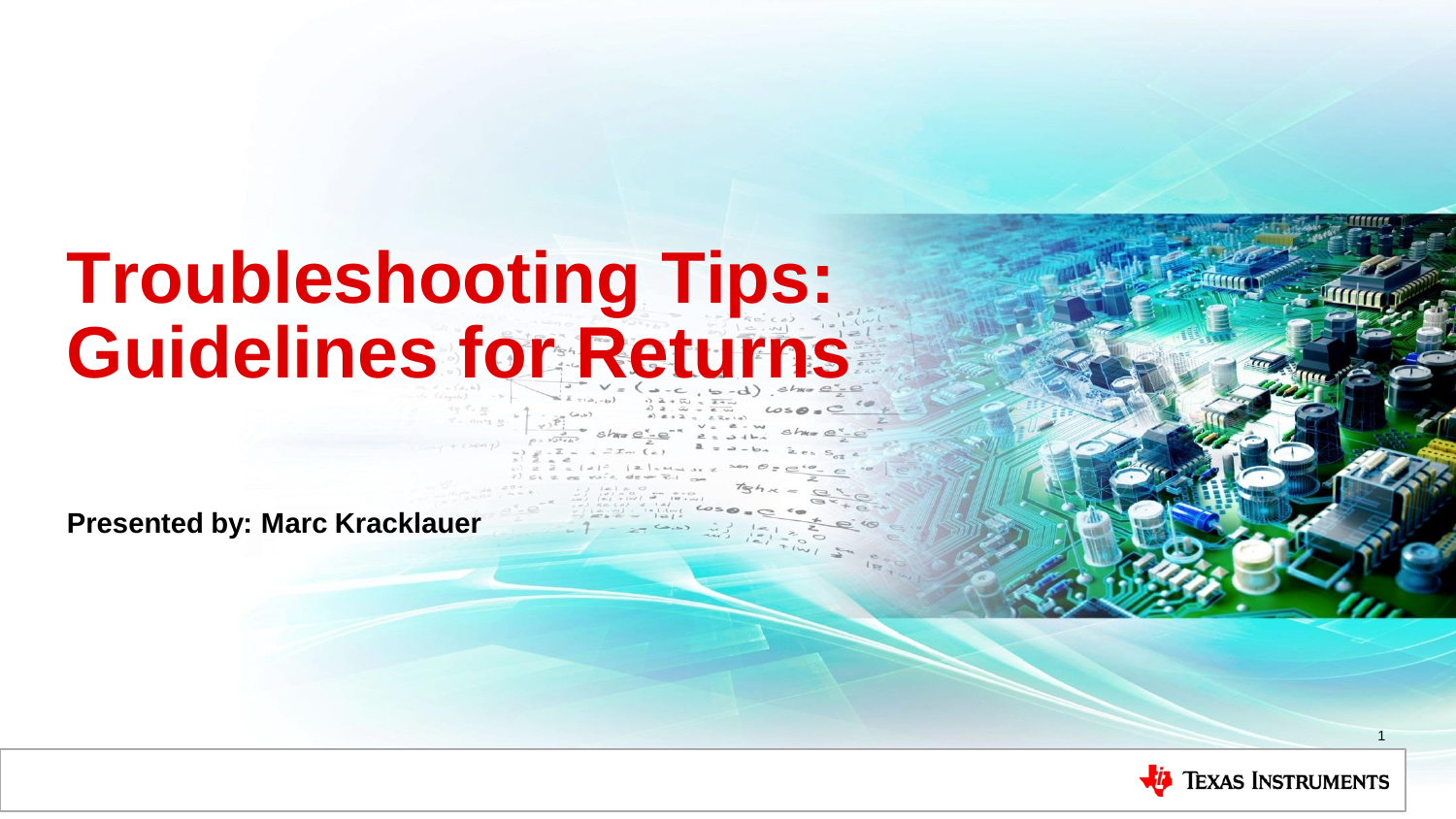## **Return guidelines overview**

#### **Five key steps for returns**

- Carefully de-solder the TI product from the Printed Circuit Board (PCB)
- Verify and confirm issue on suspect TI product
- Return TI products in testable conditions
- Create your return request on ti.com
- Affix and return the TI product in proper container

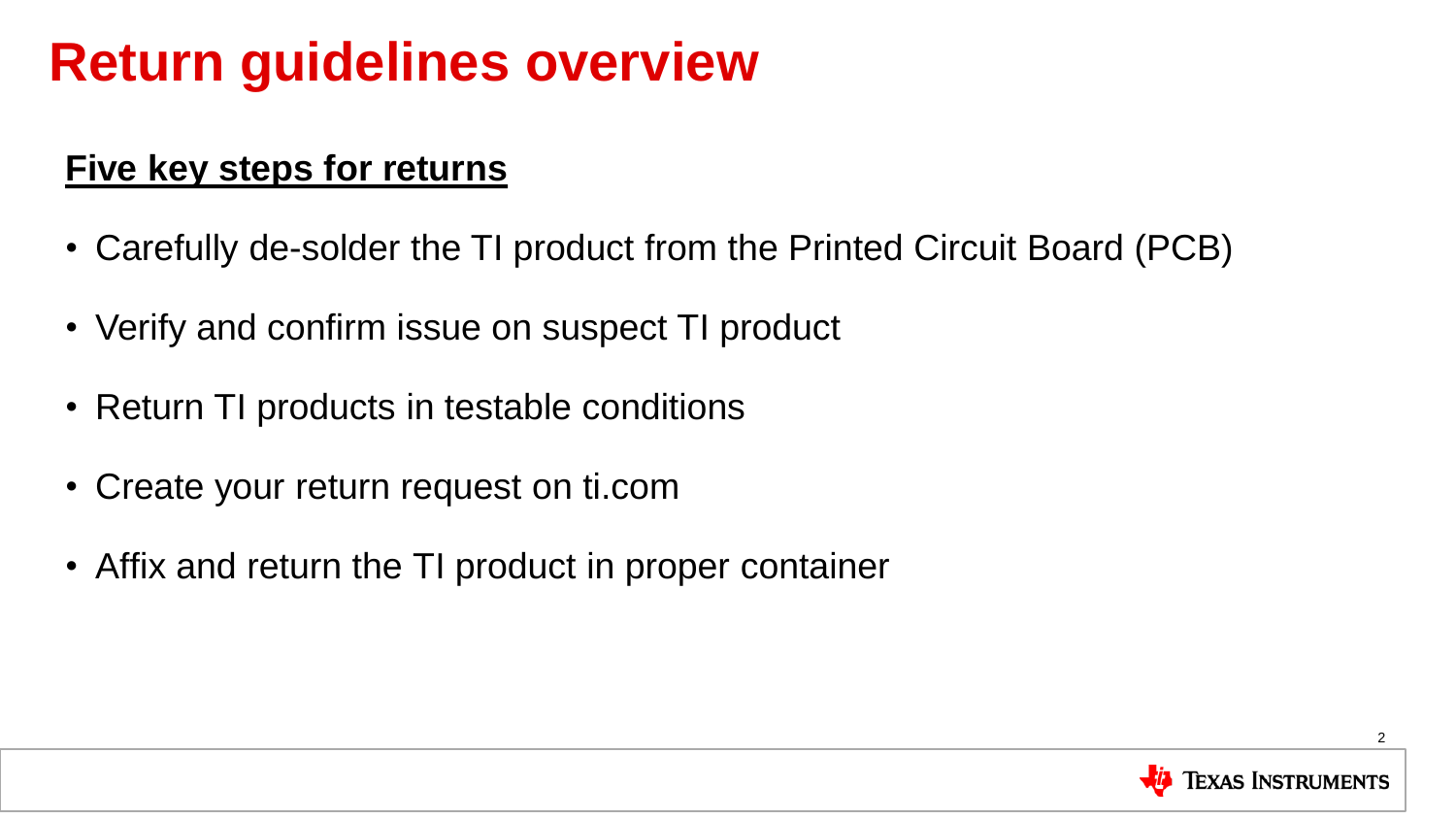## **Verify and confirm issue on suspect TI product**

- A thorough visual inspection should be performed prior starting the A-B-A swap
- A visual inspection improves the detection rate of hidden anomalies which may be overlooked, e.g.
	- Bent leads/ lifted leads
	- Solder bridges
	- Flux contamination
	- Damaged traces
	- IC orientation
- Key inspection areas are
	- Leads/ footprints
	- Surrounding circuitry
	- Connected traces







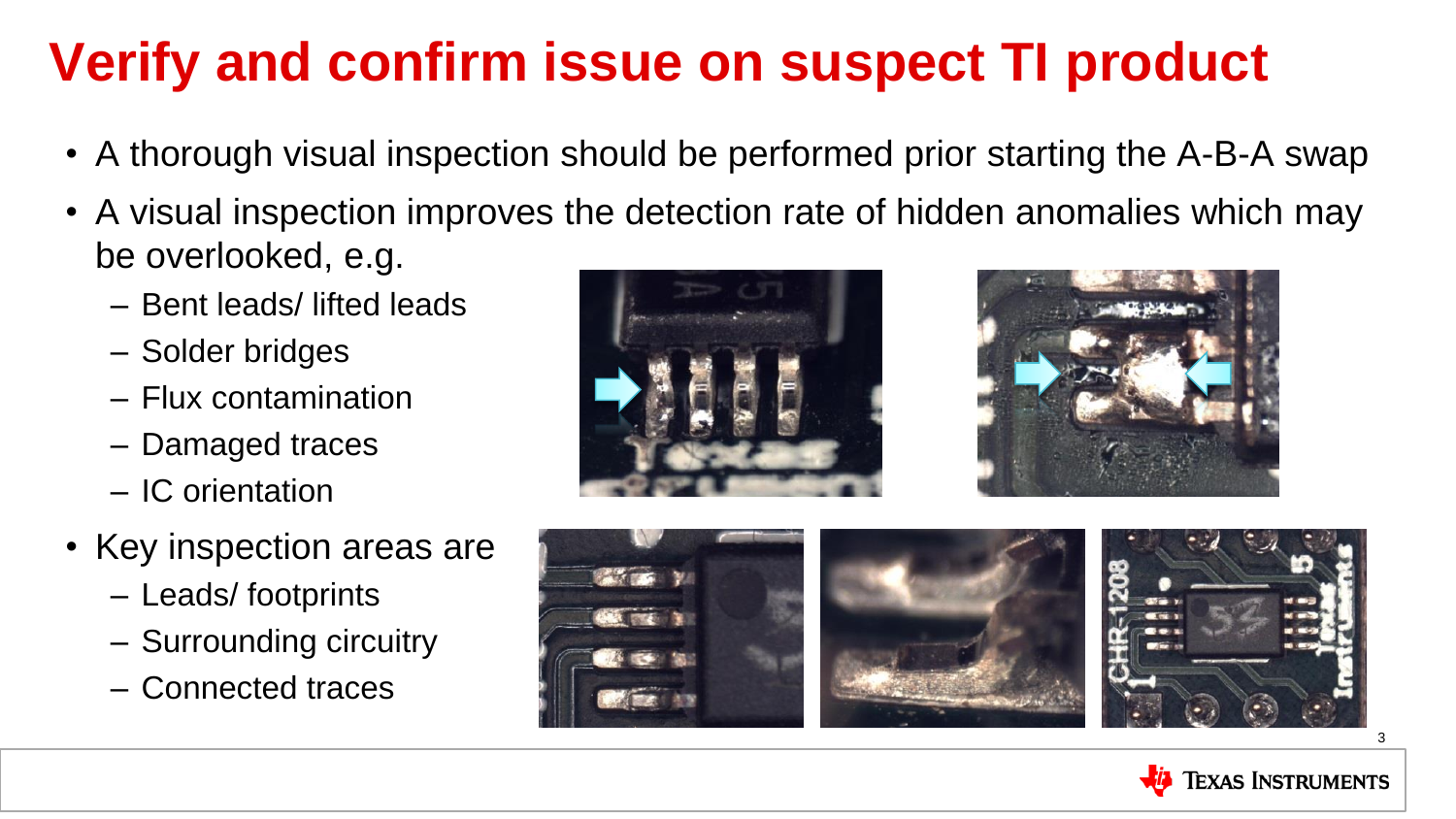### **Verify and confirm issue on suspect TI product**

#### **Key benefits of the A-B-A swap**

- Applies to troubleshooting both complex and simplistic electronic applications
- Detects assembly anomalies as e.g. solder bridges, excess soldered flux, cold solder joints and bent leads.
- Confirms that the TI product causes the issue on the application

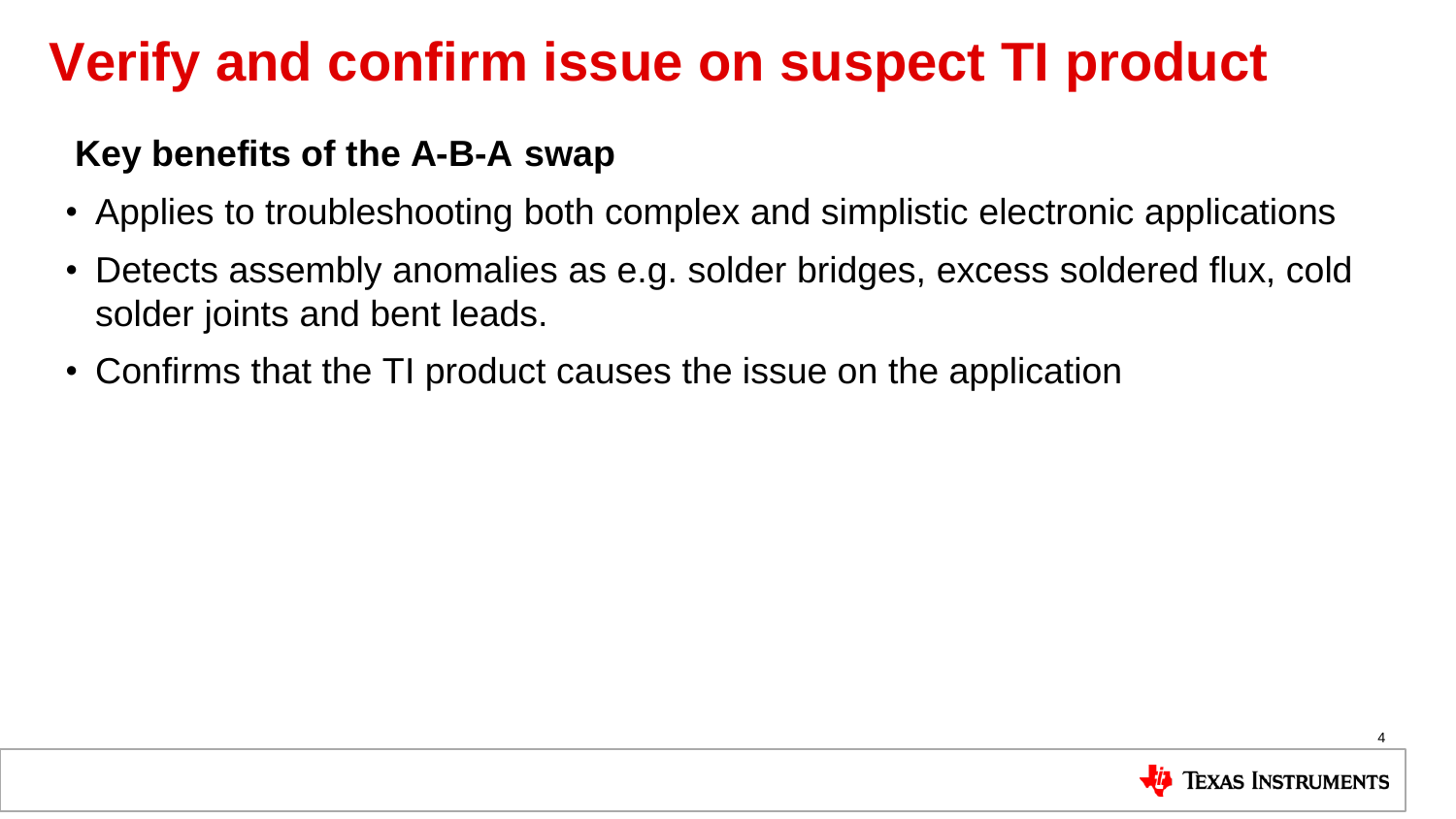### **Verify and confirm issue on suspect TI product**

- 1) Remove the suspect TI product (A) and a known good TI product (B) from their boards.
- 2) Replace the suspect TI product (A) with a known good TI product (B).
- 3) Mount the suspect TI product (A) to a known good board.





5